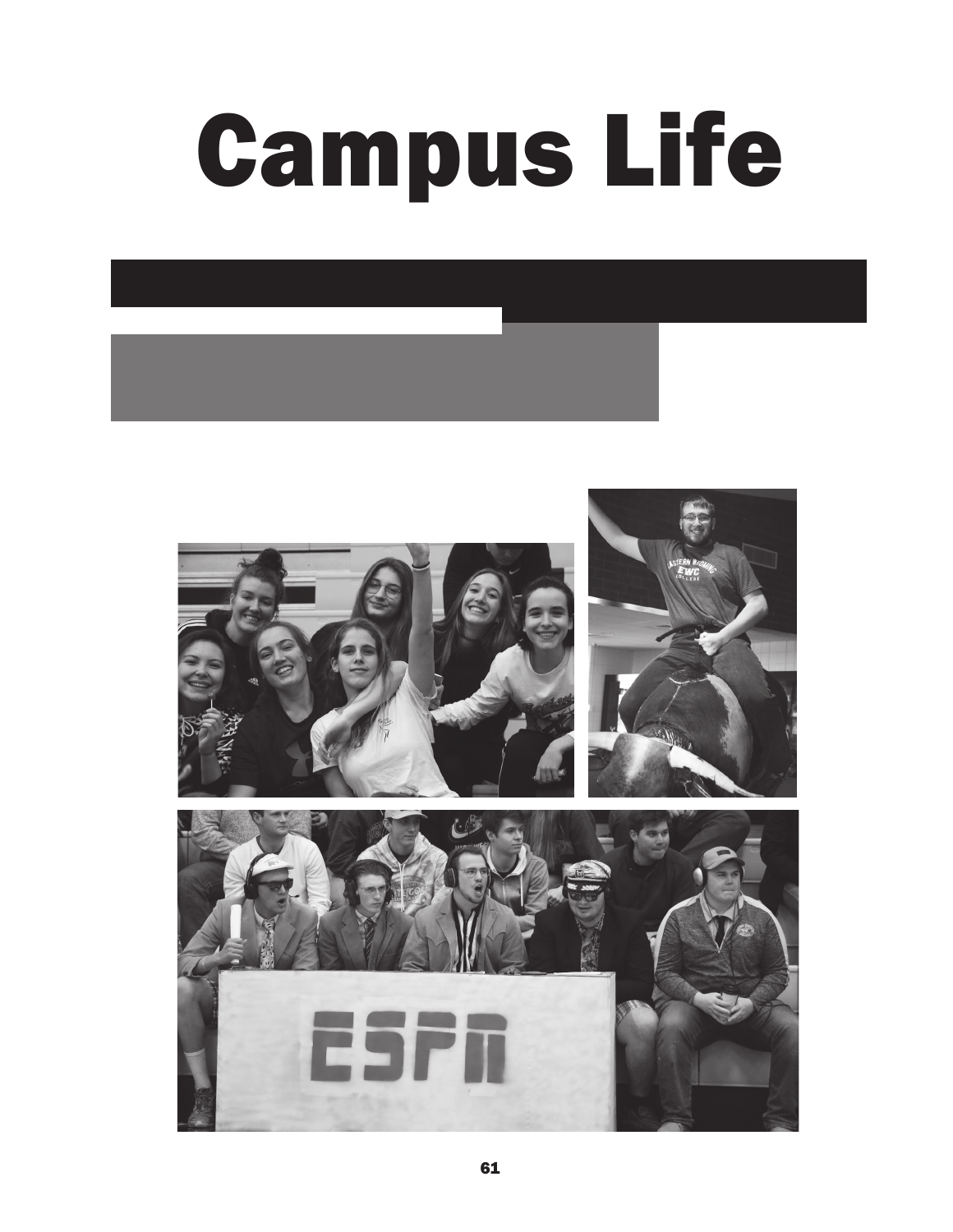# On-Campus Housing

On-campus housing provides students with an opportunity to easily meet individuals from a variety of backgrounds, to establish lifetime friendships, and participate in a variety of social and educational activities. This experience in community living can be both enjoyable and rewarding for students, as well as being convenient and economical.

Eastern Wyoming College has two residence halls on campus: Eastern Hall and Lancer Hall. Eastern Hall has double occupancy rooms with communal bathrooms for men and women on separate floors, as well as 2 bedroom (fourstudent) suites which share a bathroom. Lancer Hall has 2 bedroom (four-student) suites which share a bathroom. Basic cable television and Internet service (Internet service provided may not fully support some media-rich activities such as online gaming or video streaming) is provided in each living space as is local telephone service. (Telephone instruments are NOT provided.) Free use of washers and dryers is available in each building. Eastern Hall has a lounge with a television, DVD, Wii, refrigerator and microwave on each floor, and a game room in the basement. Lancer Hall has lounges and study rooms in each wing and a kitchen in the Atkins Commons area.

Housing staff resides in each residence hall. Professional and student staff members are trained to assist students with concerns relating to their total college experience.

To enable the College to offer students the best food service possible at reasonable costs, EWC requires all students who reside on campus to participate in a meal plan, **without exception.**  For further information concerning housing, contact the Director of Residence Life at 307.532.8336.

# Food Services

Food Services offers a full meal plan of 17 meals per week along with two other plans that offer 14 meals per week or 10 meals per week; the last two have Munch Money that can be used in the Cafeteria or Student Center. The housing and food service charges are included under a single contract each semester. **Upon request, changes to actual meals may be made for** 

**students with medically documented dietary restrictions.** For further information concerning Food Services, contact the Food Services Director at 307.532.8342.

## Campus Activities and Organizations

There are several student organizations on campus and, as interest increases, new organizations may be formed. Student extracurricular involvement develops leadership, cooperative and service skills, rounds out one's education, and provides a much needed constructive diversion from academic stresses. Every student is urged to become an active member of the student body. Faculty and staff advisors are assigned to each college-sponsored club or activity.

**ART CLUB:** The EWC Art Club is an organization for students who love the visual arts, whether they have professional or amateur interests. The club works together to engage in and organize more extensive and intensive experiences in the visual arts. This group organizes enriching activities including field trips to museums and art communities, workshops, visiting artists, and collaboration with other creative disciplines. There will be no priority established based on style, content, media, or individual interests in art; all interested students are welcome.

**BLOCK AND BRIDLE CLUB:** Block and Bridle Club is a nationally recognized organization offered at numerous junior colleges and universities. Many of the members are involved in animal science studies, but all students are encouraged to join. The club participates in events with other Block and Bridle Chapters, sponsors social activities, plans and participates in community service projects, and travels to educational seminars such as The Range Beef Cow Symposium. One advantage of joining Block and Bridle is that your membership transfers to any other school that you attend that participates in Block and Bridle.

**COSMETOLOGY CLUB:** The Cosmetology Club is for the student enrolled in the Cosmetology curriculum and encourages leadership, unity, and advanced education. All Cosmetology Club members must maintain a minimum GPA of 2.0. As a club, students attend educational field trips and are active in community services such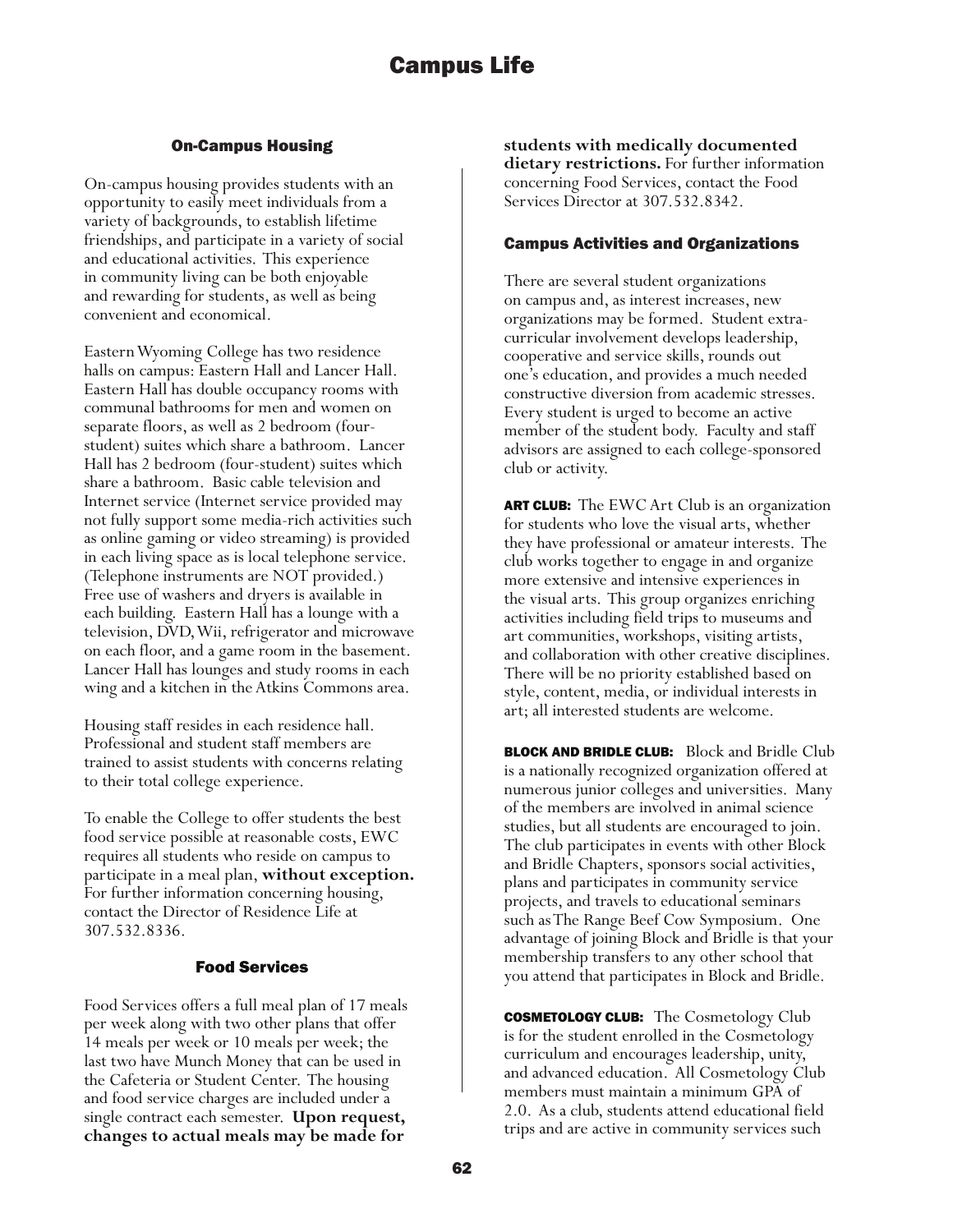as sponsoring food drives, donations for other organizations, and campus activities.

DOUGLAS CAMPUS STUDENT ASSOCIATION: The Douglas Campus Student Association (DCSA) is the governing agency of the EWC Douglas student body. Membership (at-large) includes all academic credit fee-paying students attending the Eastern Wyoming College Douglas Campus, as defined by the DCSA Charter. The DCSA Leadership Team, composed of elected officers and representatives act as the executive and legislative body of the associated students of Eastern Wyoming College Douglas Campus. The leadership team officers are provided opportunities for leadership, service, and involvement. Officers for the current academic year are elected each Fall semester. The mission of the DCSA is to promote student awareness of self and environment, improve educational facilities and student environment, foster the recognition of rights and responsibilities of students to the College and the community, promote positive relationships and mutual understanding among and between students, faculty, staff and administration, encourage the spirit of loyalty and respect for the College and its endeavors, and organize, promote and sponsor college functions, clubs and activities for students on the Douglas campus. The DCSA membership is involved in disbursement of student activity funds. All students are welcome to attend monthly meetings. This group is available only on the Douglas campus.

GAY STRAIGHT ALLIANCE: The Gay Straight Alliance brings together LGBTIQQA (Lesbian, Gay, Bisexual, Transgendered, Intersexual, Queer, Questioning) students and allies to have a voice on the EWC campus. This organization exists to raise awareness of LGBTIQQ individuals, their positions, issues and concerns; to provide social and educational resources and connections; to increase the visibility of LGBTIQQ persons and their allies; and to increase tolerance and work toward eliminating discrimination, prejudice and oppression. The GSA plans social and educational opportunities for all students. Membership is open to all students.

**GEAR UP CLUB:** EWC GEAR UP (Gaining Early Awareness and Readiness for Undergraduate Programs) program works with GEAR UP college freshmen to support their transition to college life. Services help students adjust to life at EWC by providing connections to campus resources, supporting academic success, and helping with financial aid and scholarships.

Services include: • Kick Off, a GEAR UP college orientation, which provides an opportunity for students to learn about EWC GU and engage in team building activities with other GEAR UP students, staff and Peer Mentors

• GEAR UP events which provide information about opportunities for campus engagement. Events include cultural, financial and academic workshops.

Free tutoring and academic support.<br>GEAR UP Peer Mentoring which pairs GEAR UP college freshmen with a Peer Mentor who is a GEAR UP sophomore. The Peer Mentors help their "mentees" connect with people, programs, and resources.

HOUSING COUNCIL: The Housing Council is an informal group of on-campus residents who are interested in improving the quality of on-campus living. The basic functions of the Housing Council are to:

- 1. Advise and implement, with approval of the Director of Residence Life, Vice President for Student Services, and the College Board of Trustees, policies, regulations, and procedures for the improvement of residence hall living.
- 2. Coordinate housing activities.
- 3. Maintain close two-way communication between the student residents and the College.
- 4. Provide opportunities for the residents to participate in residence hall government.
- 5. Evaluate environmental factors which influence the general welfare of residents.

INTERCOLLEGIATE ATHLETICS: Eastern Wyoming College belongs to the National Junior College Athletic Association and is a member of Region IX. EWC is also a member of the National Intercollegiate Rodeo Association - Central Rocky Mountain Region. The intercollegiate athletic program for women consists of volleyball, basketball, and rodeo. The intercollegiate athletic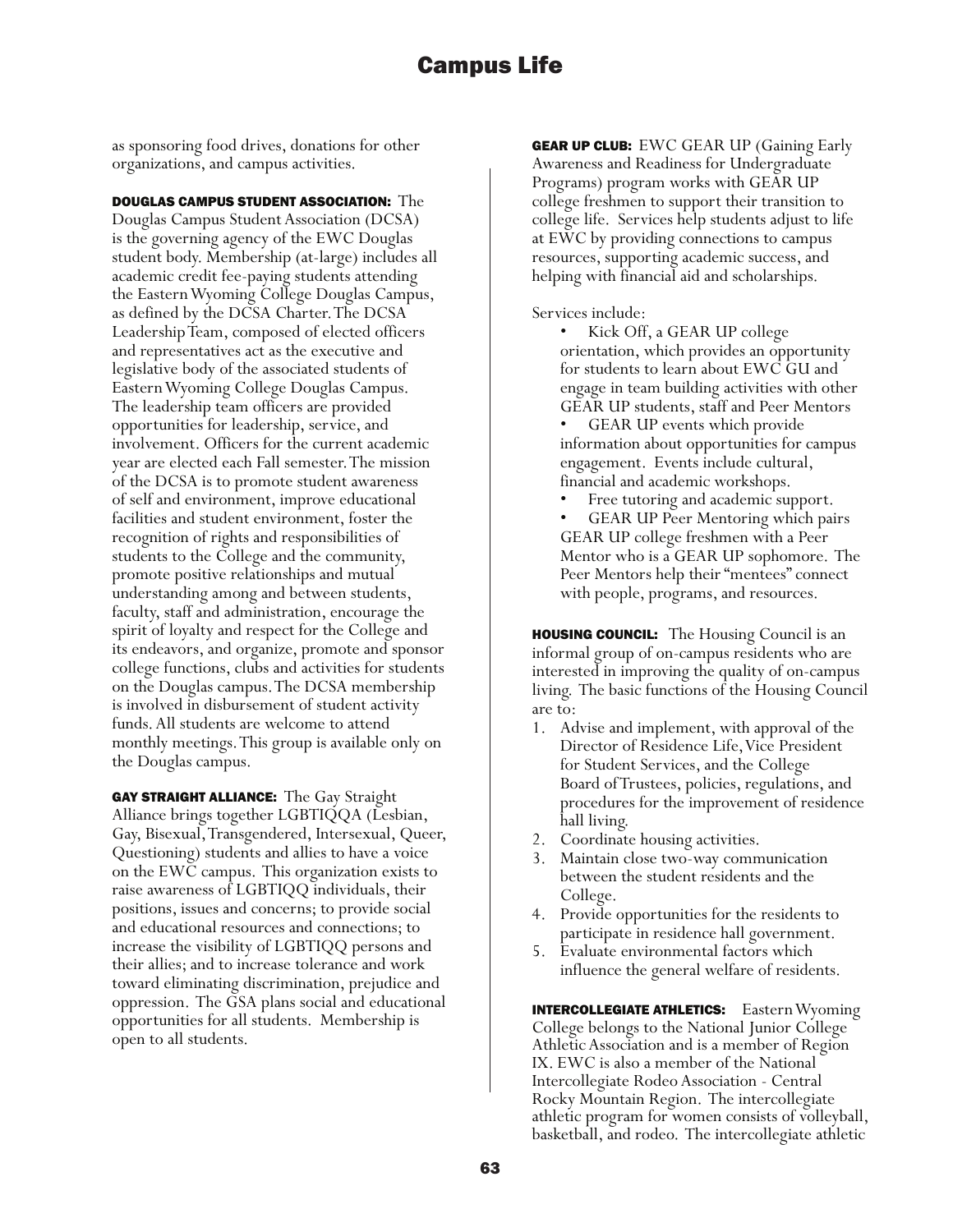program for men consists of basketball, golf and rodeo. Athletic scholarships/grants are available in all of these sports.

**INTERNATIONAL CLUB:** The International Club provides opportunities to broaden the world views of students, staff, and the community to learn and experience the various cultures here in the United States as well as worldwide. The Club's purpose is to enhance thinking and appreciation of other cultures, people, and traditions through a number of social activities, community service projects, presentations, and cultural trips. Membership is open to all students.

#### LIVESTOCK JUDGING/SHOWING AND FITTING

**TEAM CLUB:** The mission of the club is to provide educational activities to interested EWC students through livestock judging and livestock showing. Objectives include development of the following skills: leadership skills as Club officers, communication skills through oral reasons and fundraising activities, social skills as club members, and decision-making skills through judging practices and show animal selection and contests. Livestock judging club members must be or have enrolled in ANSC 1210. In order to participate in trips, club members must actively participate in practice and club fundraising activities. National contests like the American Royal and National Western preset the number of participating team members. Team members must be fulltime students with a minimum 2.0 GPA, passed 12 credit hours the previous semester, and be currently passing all classes. Team selection will be based upon ability and participation.

**PHI THETA KAPPA:** Phi Theta Kappa is an academic honor society that recognizes and promotes scholarship, leadership, and service. Full-time students who have attained a minimum 3.5 cumulative GPA in twelve or more credit hours in a degree program are eligible for membership. Phi Theta Kappa is the recognized academic honor society for community colleges. The EWC chapter began in 1989 and initiates new members in the Fall and Spring semesters.

**RODEO CLUB:** The Rodeo Club is designed to promote intercollegiate rodeo at Eastern Wyoming College. It supports an increased interest in rodeos and other Western activities, and helps establish a closer relationship among students

interested in this activity. The rodeo team is a member of the National Intercollegiate Rodeo Association.

**SkillsUSA:** The SkillsUSA professional chapter is an organization for students in technical, skilled, and service occupations including health occupations. It focuses on leadership, citizenship, and character development. The club offers Eastern Wyoming College students special opportunities to further enhance their schooling and skill development through activities, trips, community service, and competitions at the local, state, and national level.

#### SkillsUSA / WELDING & MACHINE TOOL DIVISION:

EWC SkillsUSA / Welding and Machine Tool Division provides students who are welding and machine tooling majors the opportunity to participate in an "industrial-oriented" student organization. Students may participate in industry related field trips, develop leadership skills, attend club sponsored forums, compete at state competitions/leadership activities, community service, and social events. Activities are planned to enhance knowledge and awareness for all students involved.

SkillsUSA / BUSINESS DIVISION: EWC SkillsUSA/Business Division provides students who are business, computer science, and nonbusiness majors the opportunity to participate in a "business-oriented" student organization. Students may participate in business/industry related field trips, develop leadership skills, community service, attend club sponsored forums, compete at state competitions/ leadership activities, and social events. Activities are planned to enhance knowledge and awareness for all students involved.

**SPEECH AND DEBATE CLUB:** Provides students with the opportunity to learn about politics, engage in discussions, and hone their argumentation skills. Central to the club is discussion of current events and developing structured arguments that provide insight into local, regional, and world issues. The speech part of the club focuses upon analyzing literature, crafting speeches, and fostering change through interpretation of literature cuttings. The club is open to all students who are interested in learning about rhetoric and the world surrounding our lives.